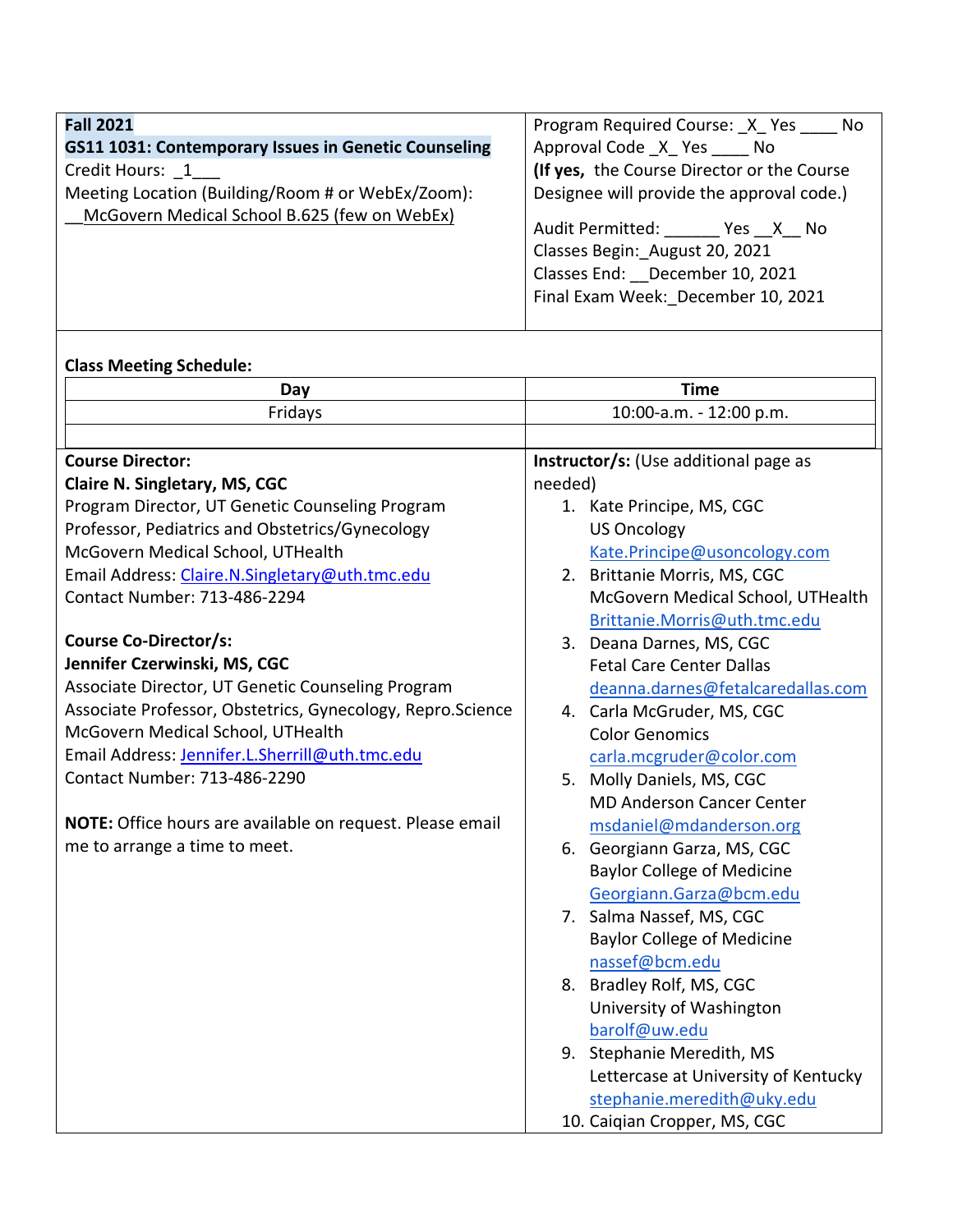| <b>Concert Genetics</b>           |
|-----------------------------------|
| ccropper@concertgenetics.com      |
| 11. Ginger Tsai, MS, CGC          |
| <b>Ambry Genetics</b>             |
| gtsai@ambrygen.com                |
| 12. Grace Tran, MS, CGC           |
| Invitae                           |
| grace.tran@invitae.com            |
| 13. Sarah Bannon, MS, CGC, Genome |
| Medical                           |
| sbannon@genomemedical.com         |
|                                   |
|                                   |

# **Course description**:

This class is designed to provide a forum for delve into cultural competency, ethical issues, and professional development and to explore emerging areas of genetic counseling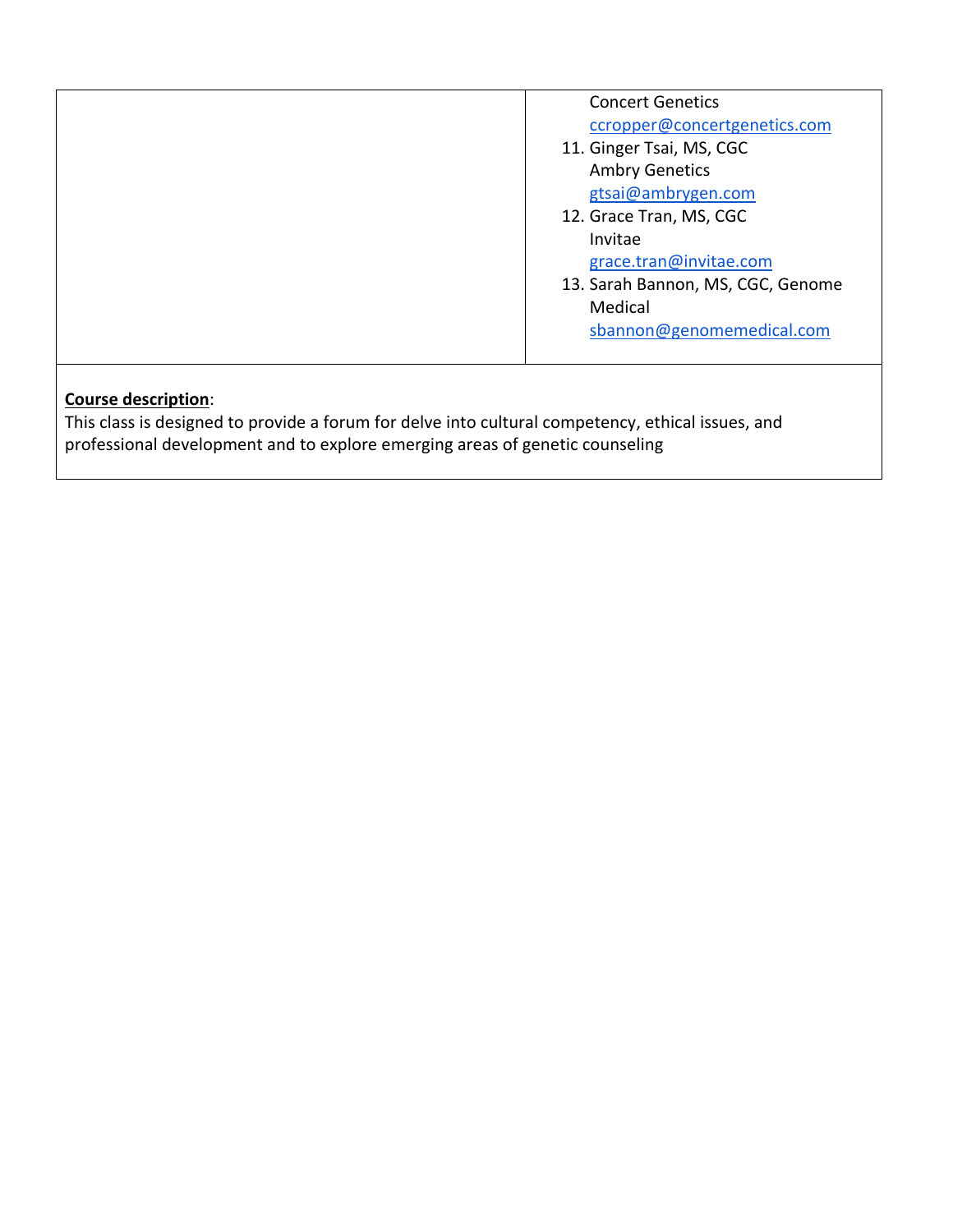#### **Textbook/Supplemental Reading Materials** (if any)

- Veach, LeRoy, and Callanan (2018) Facilitating the Genetic Counseling Process, ISBN# 978- 3319747989
- LeRoy BS, McCarthy Veach P, Bartels DM (2021) Genetic Counseling Practice: Advanced Concepts and Skills, ISBN# 9781119529859

# **Course Objective/s:**

Upon successful completion of this course, students will be able to be culturally responsive and respectful, will appreciate the broader professional genetic counseling landscape, and be poised for a career that includes self reflective practice and lifelong learning.

\_\_\_\_\_\_\_\_\_\_\_\_\_\_\_\_\_\_\_\_\_\_\_\_\_\_\_\_\_\_\_\_\_\_\_\_\_\_\_\_\_\_\_\_\_\_\_\_\_\_\_\_\_\_\_\_\_\_\_\_\_\_\_\_\_\_\_\_\_\_\_\_\_\_\_\_\_\_\_\_\_\_\_\_\_\_

# *Specific Learning Objectives***:**

**Fall:**

- 1. Demonstrate a self-reflective, evidence-based and current approach to genetic counseling practice
- 2. Integrate knowledge of psychosocial aspects of conditions with a genetic component to promote client well being
- 3. Understand how to adapt genetic counseling skills for varied service delivery models
- 4. Apply genetic counseling skills in a culturally responsive and respectful manner to all clients
- 5. Effectively give a presentation on genetics/genomics/genetic counseling issues
- 6. Advocate for individuals, families, communities and the genetic counseling profession

# **Spring:**

- 1. Establish and maintain interdisciplinary relationships and recognize one's role in the larger healthcare system.
- 2. Understand the methods, roles, and responsibilities of the process of clinical supervision of trainees
- 3. Effectively give a presentation on genetics/genomics/genetic counseling issues
- 4. Advocate for individuals, families, communities and the genetic counseling profession

#### **Student responsibilities and expectations:**

Students enrolled in this course will be expected to perform the following activities each week.

- 1. Read, process, and review (study) reading material for the week
- 2. Complete assignments per the instructions assigned
- 3. Prepare for and take course quizzes based on course lectures/ readings.
- 4. Participate in and contribute to course discussions during lecture, review sessions

Students are expected to complete all assigned reading material (reviews and research literature) prior to class. While you may work and discuss all course materials and assignments in groups, all writing assignments must be your own. Plagiarism and failure to properly cite scientific literature and other sources will not be tolerated and are grounds for dismissal from the course and further GSBS disciplinary action. Cheating or engaging in unethical behavior during examinations (quizzes and final) will be grounds for dismissal from the course without credit and further GSBS disciplinary action. Attendance is mandatory for all assigned classes. Missing more than one class for **any reason** (excused or unexcused) will result in a reduction in the student's final letter grade by one full letter grade. Only extreme extenuating circumstances will be considered for exceptions to this rule. Extensive make-up work will be required. Please be aware that 2 tardies of 5 minutes or more to class will be considered an unexcused absence.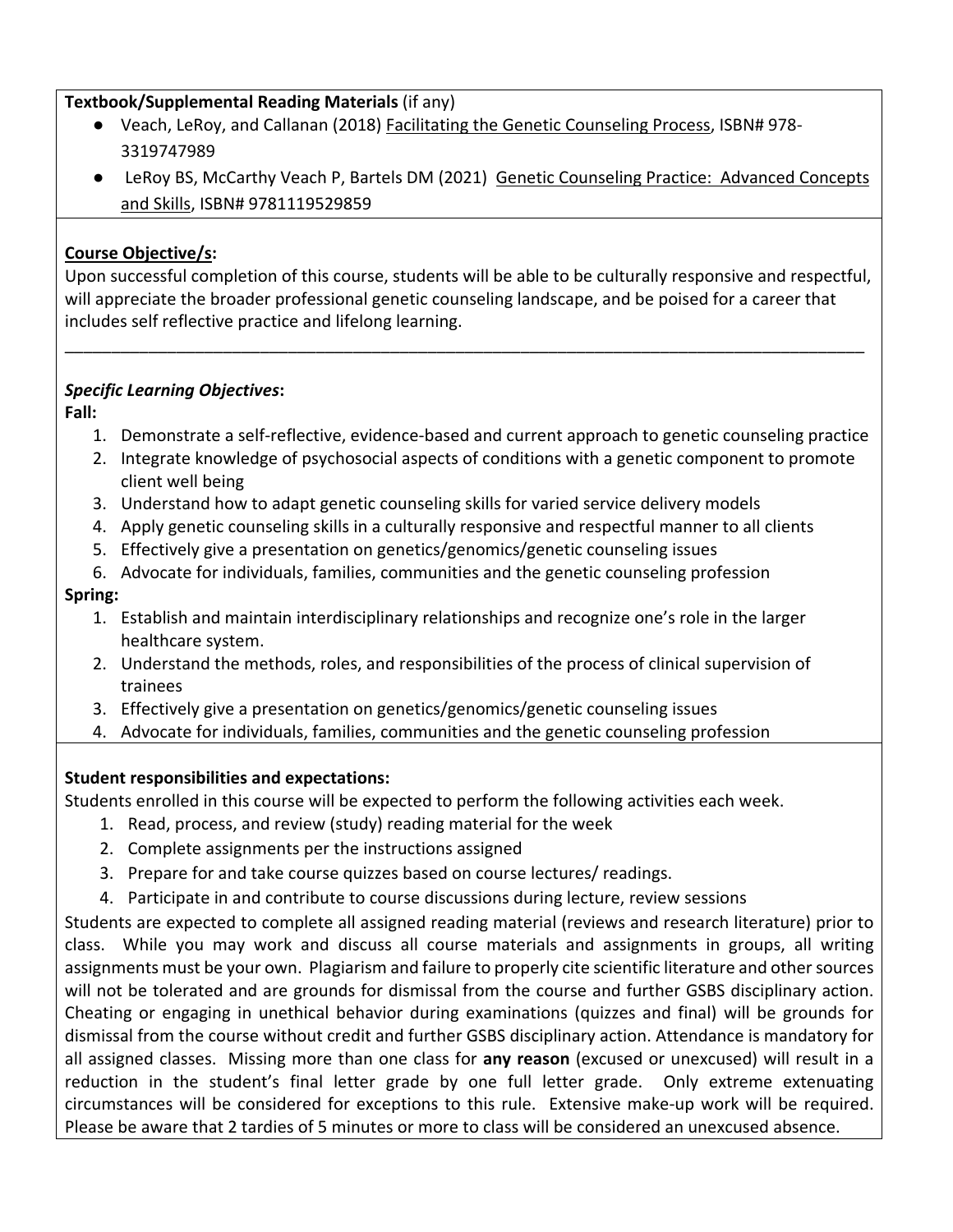| Grading System: Letter Grade (A-F); 90-100 A, 80-89 B, 70-79 C, 60-69 D, <60 F |                                                                                                                                                                                       |
|--------------------------------------------------------------------------------|---------------------------------------------------------------------------------------------------------------------------------------------------------------------------------------|
| <b>Student Assessment and Grading Criteria:</b>                                |                                                                                                                                                                                       |
|                                                                                |                                                                                                                                                                                       |
| CV and Cover Letter (5%)                                                       | Accuracy and attention to detail in preparation will be<br>necessary to receive full credit.                                                                                          |
| NSGC Reflection (5%)                                                           | Completing the assignment below with requisite number of<br>course sessions/types attended required along with<br>participation in class discussion.                                  |
| Intro to Countries in the Americas and<br>contracting questions (10%)          | Upload slide set on assigned country prior to class and follow<br>directions below. Review the case scenarios on the drive and<br>come with prepared contracting questions.           |
| Variant Interpretation Project (25%)                                           | See below for instructions on 3 variants to research and<br>details findings. This serves as your midterm project for this<br>course.                                                 |
| Community Presentation (10%)                                                   | Create and record module for AP Biology class per the<br>assignment below.                                                                                                            |
| Recruitment Video and Attendance (10%)                                         | Attend one of the fall recruitment offerings of UTGCP and<br>MGPN on behalf of the UTGCP and record a Q&A video for<br>prospective students                                           |
|                                                                                | Work with the families of Celebration Company, either<br>virtually or in person depending on current rules, to meet a<br>Celebration Company participant and their family. Share your |
| Family Story Project (10%)                                                     | experiences in class.<br>Utilize information from class discussion on analytic validity<br>and clinical utility to evaluate the gene assigned by the                                  |
| Final Project on Evaluating New Test (25%)                                     | instruction and answer the questions for your final project.                                                                                                                          |

# **CLASS SCHEDULE**

|              | <b>Duratio</b> |                                                        |                      |
|--------------|----------------|--------------------------------------------------------|----------------------|
| Day/Date     | n(Hr)          | <b>Lecture Topic</b>                                   | Lecturer/s           |
| 8/20         | $\mathbf{2}$   | <b>Advanced Contracting: When, How, Why</b>            | <b>Claire</b>        |
|              |                | MCarthy Veach Ch 6 pg 142-154<br>$\bullet$             |                      |
| 8/27         | $\overline{2}$ | <b>Alternative Service Delivery</b>                    | <b>Kate Principe</b> |
| <b>WebEx</b> |                | <b>Required Readings:</b>                              |                      |
|              |                | Boothe et al. 2020                                     |                      |
|              |                | • Cohen et al. 2019                                    |                      |
|              |                | Greenburg et al. 2020                                  |                      |
|              |                | <b>Suggested Readings:</b>                             |                      |
|              |                | Rhoads et al. 2020                                     |                      |
|              |                | NSGC PSS on Alt Service Delivery (p13-26)<br>$\bullet$ |                      |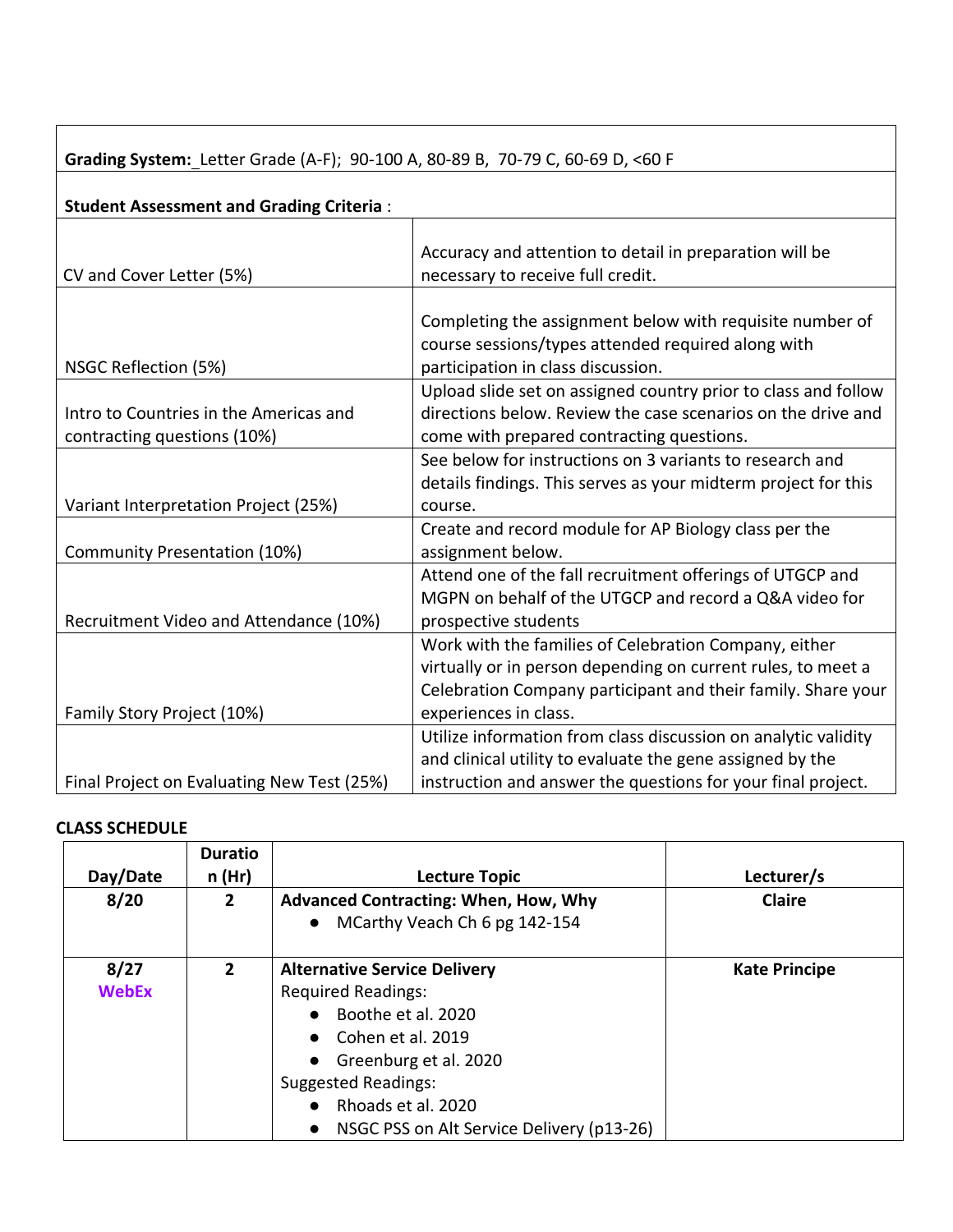|                    |                | Watch this NPR podcast:<br>$\bullet$              |                          |
|--------------------|----------------|---------------------------------------------------|--------------------------|
|                    |                | http://www.npr.org/2013/05/14/183950              |                          |
|                    |                | 898/the-promise-and-limitations-of-               |                          |
|                    |                | telemedicine                                      |                          |
| 9/3                | $\mathbf{2}$   | <b>Cultural Competency - Hispanics in America</b> | <b>Georgiann Garza</b>   |
|                    |                | Watch the following video:                        |                          |
|                    |                | https://www.youtube.com/watch?v=Kigr              |                          |
|                    |                | tsN9xis                                           |                          |
|                    |                | search Connecting Modern Medicine to              |                          |
|                    |                |                                                   |                          |
|                    |                | Traditional Healing: Dr. Cheo Torres              |                          |
|                    |                | Read:                                             |                          |
|                    |                | Juckett, G (2013) Caring for Latino               |                          |
|                    |                | Patients. Am Fam Physician, 87, 1, 48-54.         |                          |
|                    |                | Lara-Otero K et al (2019) Genetic<br>$\bullet$    |                          |
|                    |                | Counselor and Healthcare Interpreter              |                          |
|                    |                | Perspectives on the Role of Interpreters in       |                          |
|                    |                | <b>Cancer Genetic Counseling</b>                  |                          |
| 9/10               | $\overline{2}$ | <b>Cultural Competency - Black Lives Matter</b>   | <b>Carla McGruder</b>    |
| <b>WebEx</b>       |                | Readings:                                         | <b>Brittanie Morris</b>  |
|                    |                | <b>White Fragility Robin Diangelo</b>             | <b>Deanna Darnes</b>     |
|                    |                | How to Be an AntiRacist Ibram Kendi               |                          |
|                    |                | GCRJ timeline infographic                         |                          |
|                    |                |                                                   |                          |
| 9/17               | $\overline{2}$ | Professional Issues: Job Search, Negotiating &    | <b>Claire Singletary</b> |
|                    |                | <b>NSGC - Getting Involved and Networking</b>     |                          |
|                    |                |                                                   |                          |
| 9/24               |                | <b>NSGC - No Class</b>                            |                          |
| 10/01              | $\overline{2}$ | <b>Variant Interpretation</b>                     | <b>Caiqian Cropper</b>   |
|                    |                | Readings:                                         | <b>Amanda Harding</b>    |
| <b>Live WebEx</b>  |                | Richards et al (2015) Standards and               |                          |
| group 10:30-       |                | guidelines for the interpretation of              |                          |
| 11                 |                | sequence variants: a joint consensus              |                          |
|                    |                | recommendation of the American College            |                          |
| <b>Watch video</b> |                | of Medical Genetics and Genomic and               |                          |
| 11-11:30           |                | Association for Molecular Pathology.              |                          |
|                    |                | <b>Genetics in Medicine</b>                       |                          |
|                    |                |                                                   |                          |
| <b>Live WebEx</b>  |                | Videos:                                           |                          |
| class 11:30-       |                | Watch videos 1 & 2 before class<br>$\bullet$      |                          |
| 12                 |                | Meet in groups over WebEx (or in person           |                          |
|                    |                | if your group prefers) from 10:30-11 (or          |                          |
|                    |                | before) to complete ACTIVITY                      |                          |
|                    |                | O Group 1: Natalie, Emile, Jenny,                 |                          |
|                    |                | Michelle                                          |                          |
|                    |                | Group 2: Gina, Jenna, Emilyn<br>$\circ$           |                          |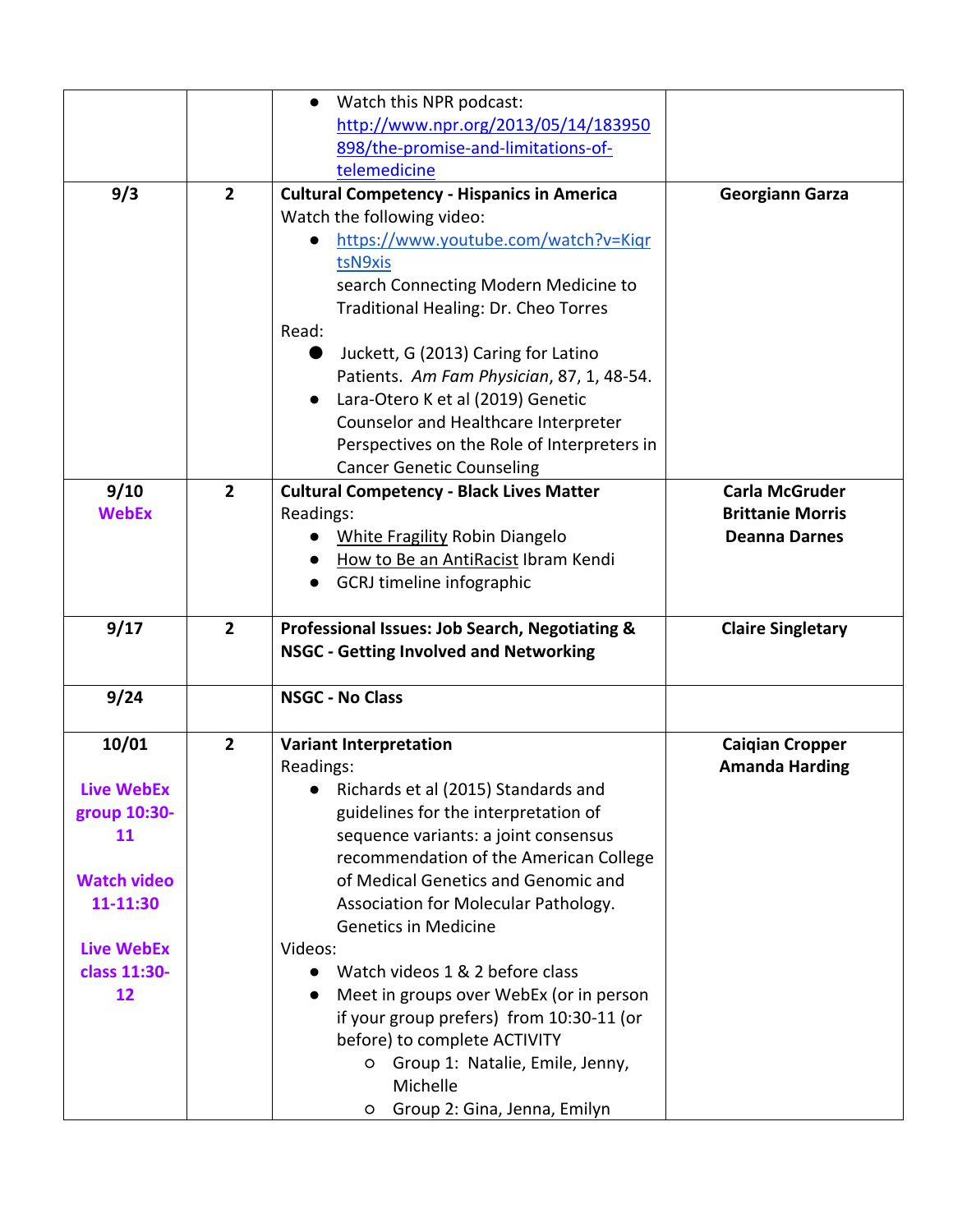|              |                | O Group 3: Shelly, Mandy, Katie                  |                                 |
|--------------|----------------|--------------------------------------------------|---------------------------------|
|              |                | Watch video 3 from 11-11:30                      |                                 |
|              |                | Attend live discussion with Caiqian from         |                                 |
|              |                | 11:30-12                                         |                                 |
|              |                |                                                  |                                 |
| 10/08        | $\overline{2}$ | <b>NSGC Reflection: debrief on conference</b>    | <b>Claire</b>                   |
|              |                | <b>Advanced Psychosocial: Advanced Empathy I</b> | <b>Sarah Bannon</b><br>& Claire |
|              |                | Readings:                                        |                                 |
|              |                | McCarthy Veach Ch 8                              |                                 |
| 10/15        | $\overline{2}$ | <b>Advanced Empathy II: Role Plays</b>           | <b>Sarah Bannon</b><br>& Claire |
| 10/22        | $\overline{2}$ | <b>Cultural Competency - Muslims in America</b>  | <b>Salma Nassef</b>             |
|              |                | Readings:                                        |                                 |
|              |                | Healthcare Providers Guide - Muslim<br>patients  |                                 |
|              |                | Rabin - Respecting Muslim Patients'<br>$\bullet$ |                                 |
|              |                | <b>Needs</b>                                     |                                 |
|              |                | Lipka - Muslims and Islam Key Findinds in        |                                 |
|              |                | the US                                           |                                 |
|              |                | Rubin - Dcotors Trust with Muslim                |                                 |
|              |                | patients                                         |                                 |
| 10/29        | $\overline{2}$ | <b>Cultural Competency - LGBTQ+</b>              | <b>Brad Rolf</b>                |
| <b>WebEx</b> |                | Readings:                                        |                                 |
|              |                | Nathan et al. Genetic Counselors' and            |                                 |
|              |                | Genetic Counseling Students' Implicit and        |                                 |
|              |                | Explicit Attitudes Towards Homosexuality.        |                                 |
|              |                | JGC. 2018                                        |                                 |
|              |                | Sacca et al. Trans-counseling: a case            |                                 |
|              |                | series of transgender individuals at high        |                                 |
|              |                | risk for BRCA1 pathogenic variants. JGC.         |                                 |
|              |                | 2019                                             |                                 |
|              |                | Zayhowski et al. Cancer genetic<br>$\bullet$     |                                 |
|              |                | counselors' experiences with transgender         |                                 |
|              |                | patients: a qualitative study. JGC. 2019         |                                 |
| 11/05        | $\overline{2}$ | <b>Cultural Competency - Individuals with</b>    | <b>Stephanie Meredith</b>       |
| <b>WebEx</b> |                | Disabilities - Lived experience and the ADA      |                                 |
|              |                | Reading:                                         |                                 |
|              |                |                                                  |                                 |
|              |                | "Characteristics and perspectives of             |                                 |
|              |                | families waiting to adopt a child with           |                                 |
|              |                | Down syndrome" by Lindh et al.                   |                                 |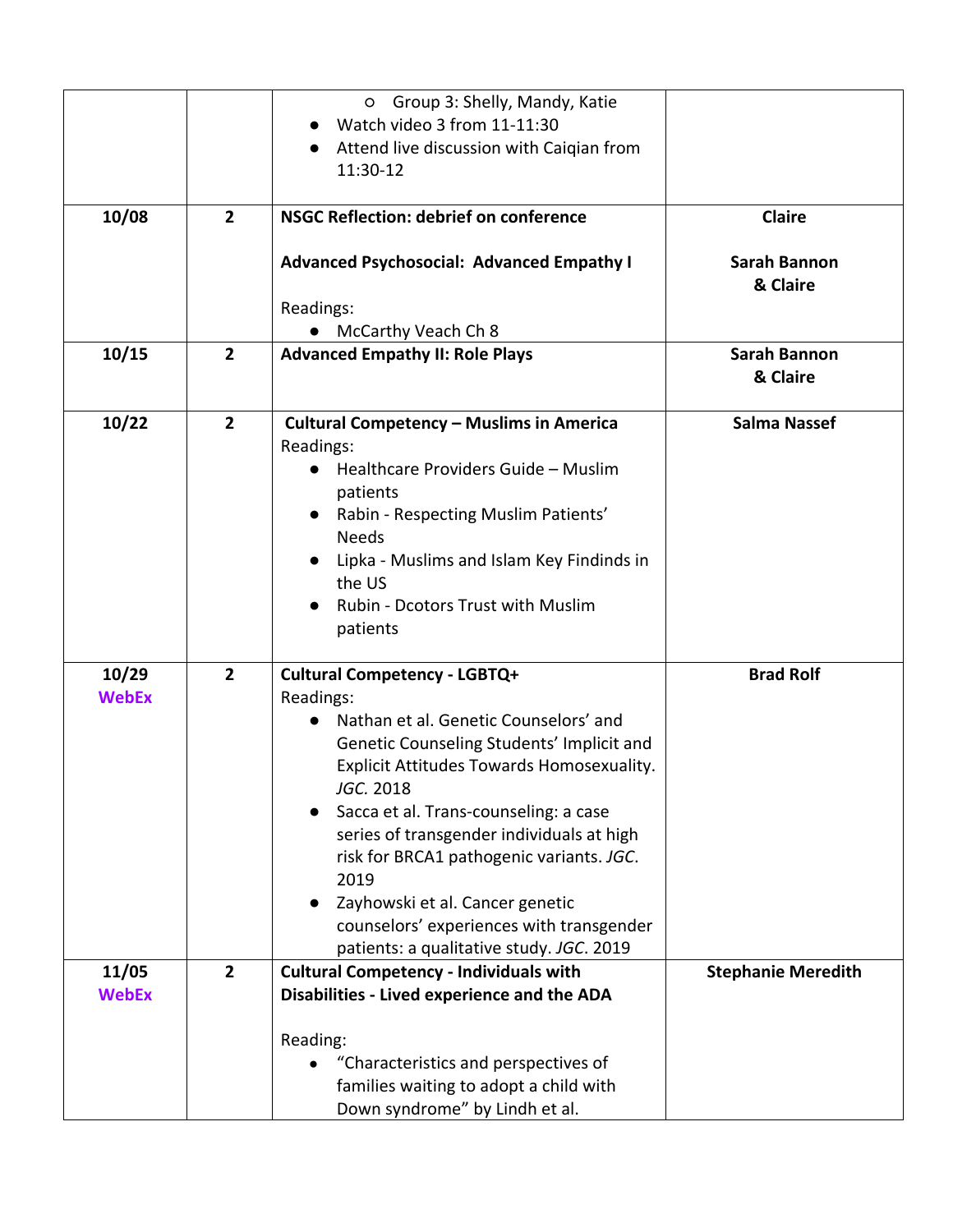|                           |                | Review<br>http://www.ndsan.org/<br>$\bullet$<br>https://www.lettercase.org/<br>$\bullet$<br>http://www.downsyndromeprenataltesti<br>$\bullet$<br>ng.com/                          |                                   |
|---------------------------|----------------|-----------------------------------------------------------------------------------------------------------------------------------------------------------------------------------|-----------------------------------|
| 11/12                     | $\overline{2}$ | <b>Evaluation of New/Controversial Genetic Tests</b><br><b>Discussion</b>                                                                                                         | <b>Molly Daniels</b>              |
| 11/19                     | $\overline{2}$ | <b>Evaluation of New/Controversial Genetic Tests -</b><br><b>Focus on SNP-Based Genome Tests for Common</b><br><b>Diseases</b><br>Hand out Final Paper assignment                 | <b>Molly Daniels</b>              |
| 11/26                     |                | <b>Thanksgiving break - NO CLASS</b>                                                                                                                                              |                                   |
| 12/03<br><b>WebEx/TBD</b> | $\overline{2}$ | <b>Cultural Competency: AAPI</b><br>How it feels to be Asian in today's<br>America - New York Times<br>Additional Readings to be added by<br>$\bullet$<br>November 1 by panelists | <b>Ginger Tsai</b><br>& panel TBD |
| $12/10*$                  | $\overline{2}$ | <b>Cultural Competency: Adults with Disabilities -</b><br><b>Family Story</b><br>*note date may change depending on date of<br><b>Advanced Rotation Exam</b>                      | <b>Claire &amp; Jen</b>           |

#### **ASSIGNMENT INFORMATION:**

| Due date | <b>Points</b> | <b>Description</b>                                                                                                                                                                                                                                                                                                                                                               |
|----------|---------------|----------------------------------------------------------------------------------------------------------------------------------------------------------------------------------------------------------------------------------------------------------------------------------------------------------------------------------------------------------------------------------|
| 09/03/21 | 5             | <b>CV and cover letter</b><br>Each student is responsible for developing a CV and cover letter to be utilized at<br>the NSGC annual conference and/or in their future job search. Specific<br>information on content for the CV will be distributed. A working draft is due on<br>09/03/21 (upload for Claire & email to your Mentor). Second draft due by<br>09/17/21 to Claire |
| 10/08/21 | 5             | <b>NSGC Reflection</b><br>Document your attendance at the number of sessions below by listing title and<br>attendance code. Provide a short summary of each plenary and EBS. In addition,<br>provide three overall takeaways from the poster sessions and three overall                                                                                                          |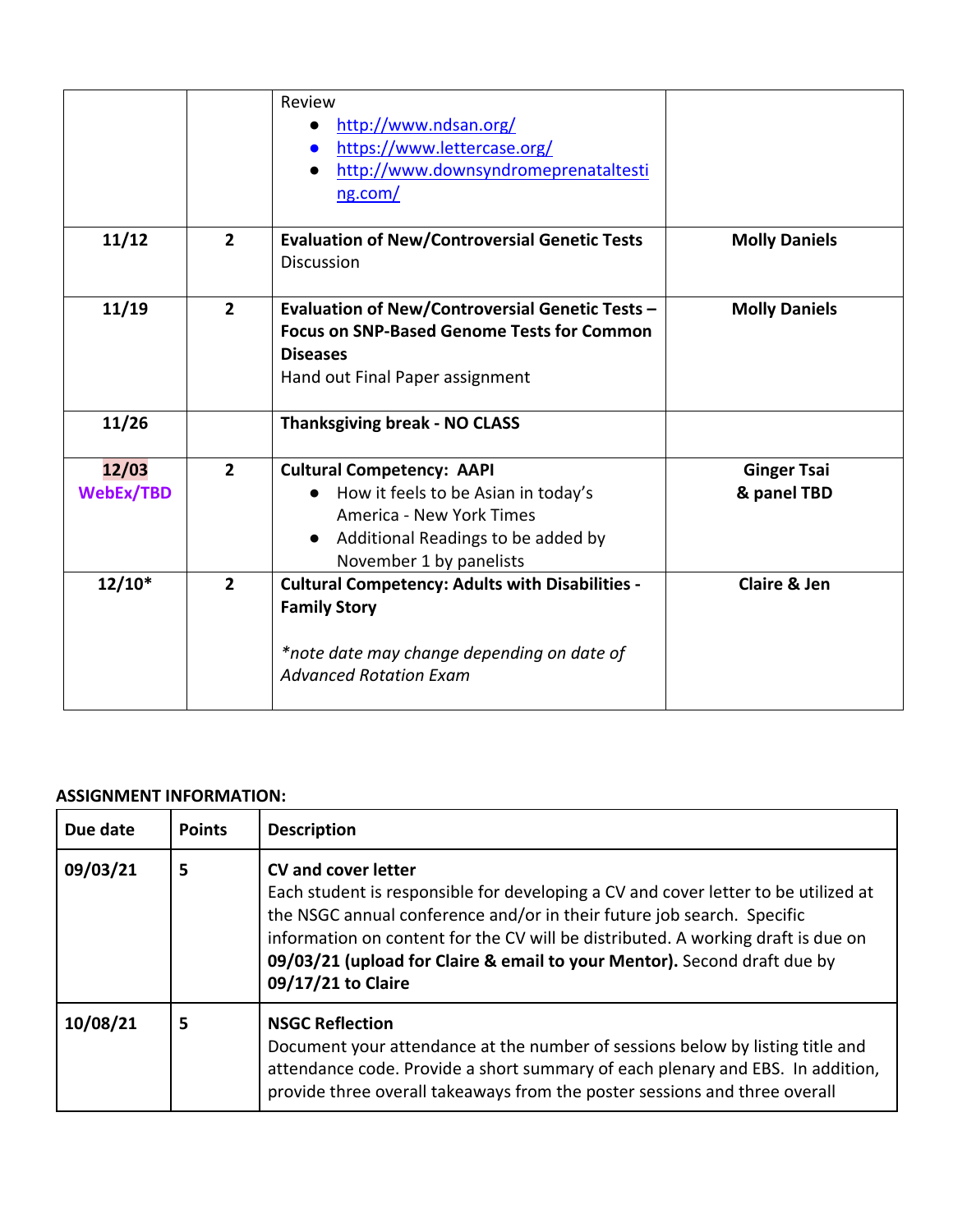|          |    | poster/platform (what will you avoid or try to replicate).                                                                                                                                                                                                                                                      | takeaways from platform sessions that you can apply to your own thesis research                                                                                                                                                                                                                                                |
|----------|----|-----------------------------------------------------------------------------------------------------------------------------------------------------------------------------------------------------------------------------------------------------------------------------------------------------------------|--------------------------------------------------------------------------------------------------------------------------------------------------------------------------------------------------------------------------------------------------------------------------------------------------------------------------------|
|          |    | Sessions:<br>1. Plenary $(3)$<br>2. EBS - educational break out session (3)<br>4. Posters<br>5. Sponsored Industry Symposium (1)<br>Each person will present in class on one event that they attended.<br>No duplicates.                                                                                        | 3. Platform presentation (5 total - may jump between sessions)                                                                                                                                                                                                                                                                 |
| 09/03/21 | 10 | Hispanics in America upload slides before class                                                                                                                                                                                                                                                                 |                                                                                                                                                                                                                                                                                                                                |
|          |    | Brief Introduction to Countries in the Americas (5 pts)<br>following:<br>• Country flag, the current president and capital<br>Main language spoken and religious beliefs<br>$\bullet$<br>Health care system (if you are able to find it)<br>One tourist place in the country<br>One typical dish of the country | In order for us to understand our patients better, we need to understand<br>where they are coming from. We will dig a little bit deeper into Central and Latin<br>America. Prepare 3 slides to present in 2-3 minutes. These should include the<br>Current political status: Are there political issues going on? Why? (Brief) |
|          |    | Argentina - Emilyn                                                                                                                                                                                                                                                                                              | Ecuador - Jenna                                                                                                                                                                                                                                                                                                                |
|          |    | Brazil - Émile                                                                                                                                                                                                                                                                                                  | Guatemala - Katie                                                                                                                                                                                                                                                                                                              |
|          |    | Chile - Jenny                                                                                                                                                                                                                                                                                                   | Honduras - Mandy                                                                                                                                                                                                                                                                                                               |
|          |    | Columbia - Shelly                                                                                                                                                                                                                                                                                               | Venezuela - Michelle                                                                                                                                                                                                                                                                                                           |
|          |    | El Salvador - Natalie                                                                                                                                                                                                                                                                                           | Mexico - Gina                                                                                                                                                                                                                                                                                                                  |
|          |    | upload to your folder. (5pts)                                                                                                                                                                                                                                                                                   | B. Write 5 contracting questions for each of the scenarios on file in the drive &                                                                                                                                                                                                                                              |
| 10/01/21 | 10 | Advocacy/Outreach - Recruitment to the profession                                                                                                                                                                                                                                                               |                                                                                                                                                                                                                                                                                                                                |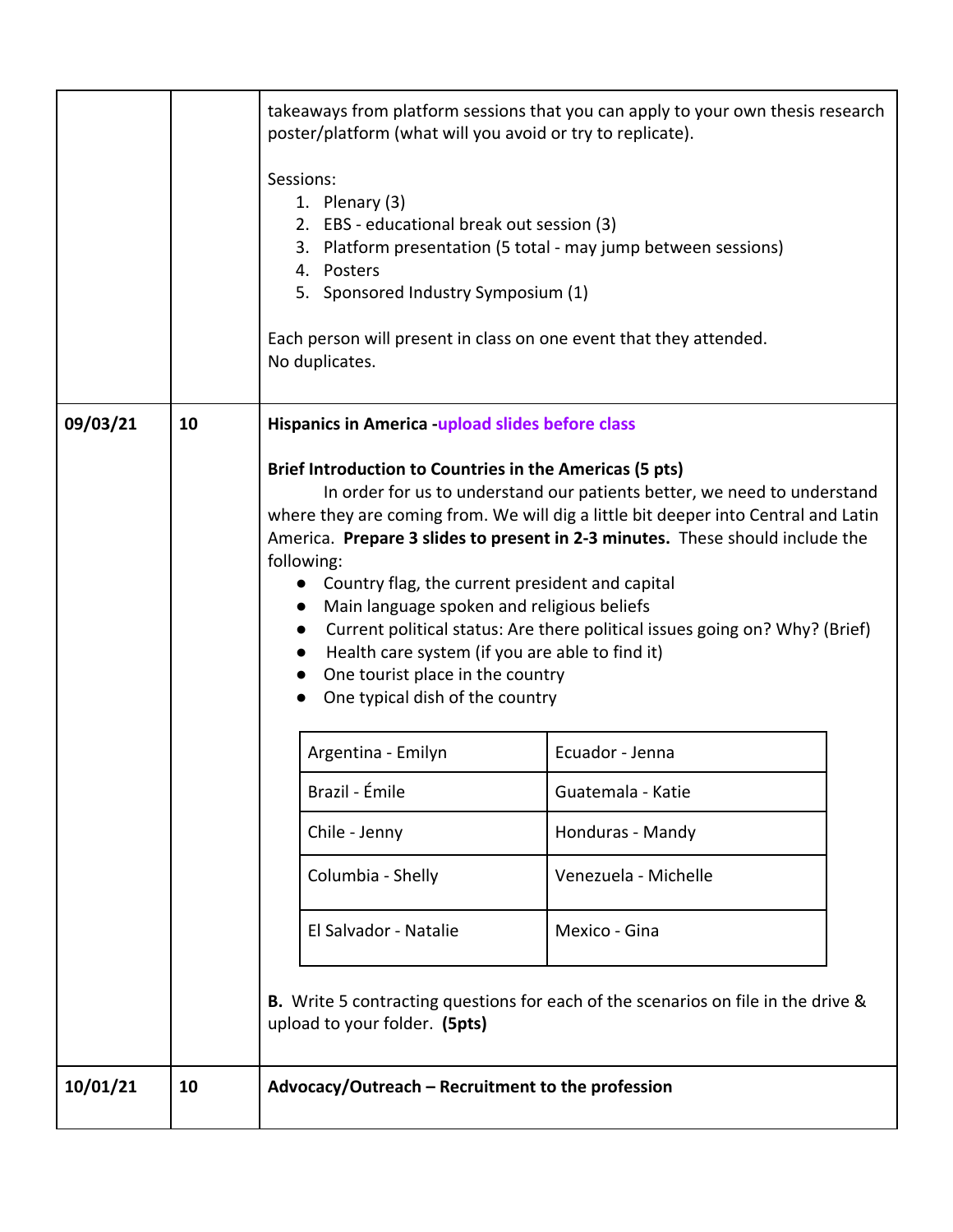|          |    | 1. Attend one of the following (sign up): UTGCP Recruitment event or MGPN<br>event virtual fairs - MGPN: September 28, 2021 11am - 3pm CST &<br>September 30, 2021 2pm - 6pm CST, UTGCP October 8, 2021 2-5pm<br>2. Record a 20-30 min group video for posting to the UTGCP Recruitment<br>event page for asynchronous viewing. Get creative with the format. Make<br>certain to wear clinic appropriate or UTGCP/TSGC attire and remember<br>that this is what you are sharing with the world about your program!<br>Group 1: Natalie, Emile, Michelle, Mandy, Shelly<br>Tell us about yourself (where are you from/undergrad/any work experience)<br>How many schools did you apply to and why?<br>What types of advocacy experiences did you have or would you suggest?<br>What did you do to prepare for interviews?<br>What items became important to you in the interview process that you wish you<br>would have known when selecting where to apply?<br>How does the curriculum prepare you for patient care?<br>What do you like about rotations at UTGCP?<br>Group 2: Katie B, Gina, Jenny, Emilyn, Jenna<br>Tell us about yourself (where are you from/undergrad/any work experience)<br>What shadowing experiences did you have/do you recommend (how much, how<br>many specialties, interviews vs in person, etc)?<br>What type of research background did you have prior to applying?<br>Describe the thesis process and the support received.<br>What do you like about living in Houston as a student?<br>What did the program do to address the COVID-19 pandemic?<br>How does the program prepare you for non patient facing roles? |
|----------|----|-------------------------------------------------------------------------------------------------------------------------------------------------------------------------------------------------------------------------------------------------------------------------------------------------------------------------------------------------------------------------------------------------------------------------------------------------------------------------------------------------------------------------------------------------------------------------------------------------------------------------------------------------------------------------------------------------------------------------------------------------------------------------------------------------------------------------------------------------------------------------------------------------------------------------------------------------------------------------------------------------------------------------------------------------------------------------------------------------------------------------------------------------------------------------------------------------------------------------------------------------------------------------------------------------------------------------------------------------------------------------------------------------------------------------------------------------------------------------------------------------------------------------------------------------------------------------------------------------------------------------------------------------------|
|          |    | What is your favorite thing about the UTGCP?                                                                                                                                                                                                                                                                                                                                                                                                                                                                                                                                                                                                                                                                                                                                                                                                                                                                                                                                                                                                                                                                                                                                                                                                                                                                                                                                                                                                                                                                                                                                                                                                          |
| 10/15/21 | 25 | <b>Variant Interpretation Project</b>                                                                                                                                                                                                                                                                                                                                                                                                                                                                                                                                                                                                                                                                                                                                                                                                                                                                                                                                                                                                                                                                                                                                                                                                                                                                                                                                                                                                                                                                                                                                                                                                                 |
|          |    | Variant curation is the process of identifying, documenting, and evaluating the<br>available evidence about a genetic variant in order to determine its clinical<br>significance. Labs may adapt the ACMG Standards and Guidelines for the<br>Interpretation of Sequence Variants for the context in which they perform testing<br>(for example, it is important to consider if the setting is diagnostic or screening).<br>It is helpful for genetic counselors to understand the process and factors in<br>classifying genetic variants even if they are in clinical roles. In the context of this<br>assignment, students will classify variants that are detected in a carrier screening<br>setting.<br>Understand established guidelines for classifying sequence variants.<br>Learn how to gather variant information from understanding the<br>molecular mechanism, public databases, published literature, or other<br>tools.                                                                                                                                                                                                                                                                                                                                                                                                                                                                                                                                                                                                                                                                                                                 |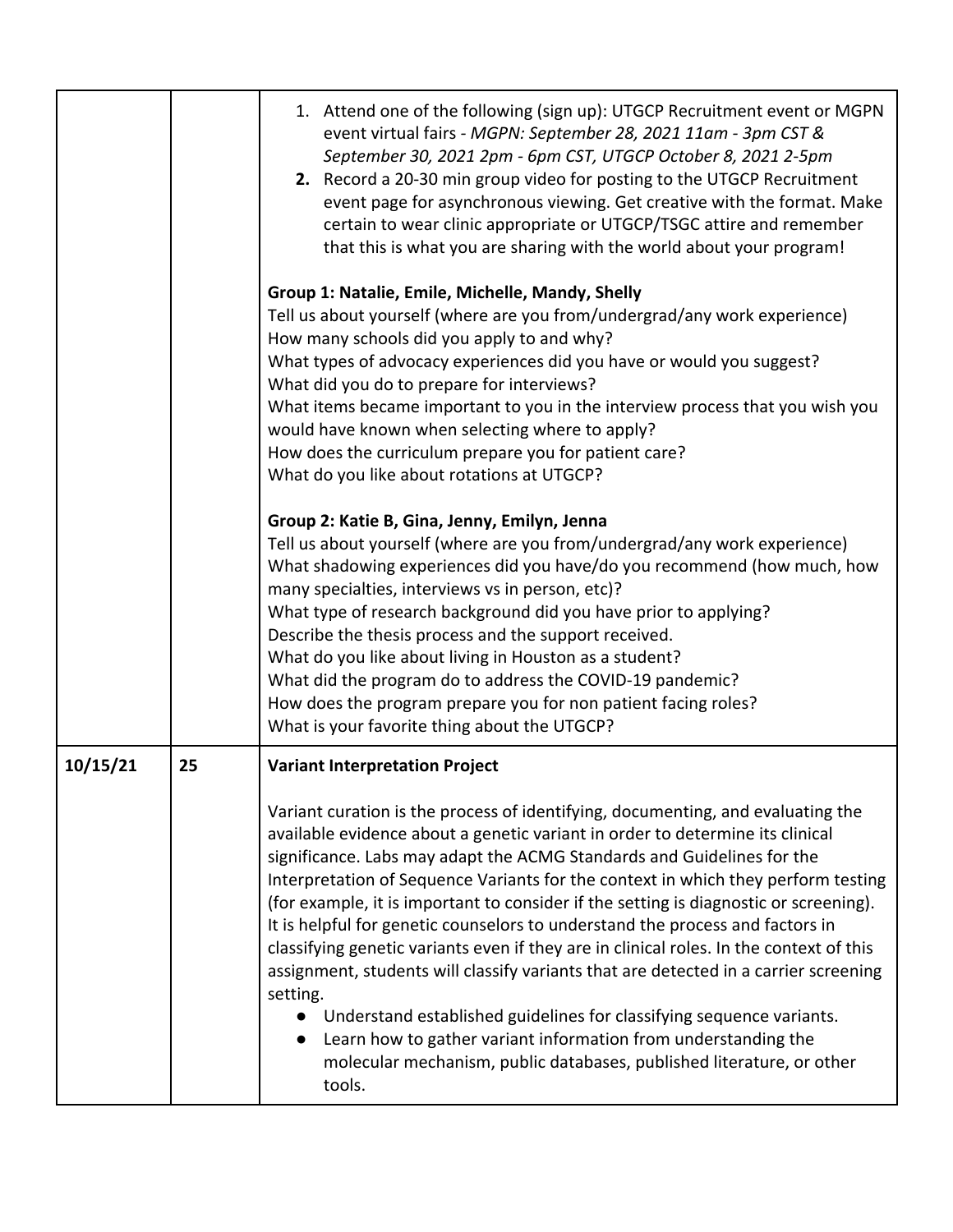|          |    | Weigh and synthesize available information about the variant into a<br>determination of pathogenicity of the variant.<br>Instructions:<br>A. Assign a classification to the variants assigned on the drive.<br>1. Work on one variant at a time.<br>2. Using the <b>Resources</b> provided as a starting point, search databases<br>and the published literature for case studies, functional studies, and<br>additional evidence regarding each variant. For each paper or resource<br>that mentions the variant, these are helpful things to look for:<br>• Total # cases (do not include carriers in total cases)<br>Total # controls (population controls, can also be called<br>normal/healthy/non--carriers; should not include experimental<br>negative controls or controls that did not have genotyping or<br>sequencing studies performed; do not count healthy family<br>members as controls)<br>Total # affected alleles (total possible number of alleles that<br>could have a mutation - this is often just the # of cases x2. The<br>term 'affected' refers to individuals with a diagnosis of disease)<br>Total # affected alleles with variant<br>Total # control alleles<br>Total # control alleles with variant<br># homozygous affected individuals<br># homozygous unaffected individuals<br>$\bullet$<br>Functional study and findings of the functional analysis<br>Observation of another variant on the SAME allele (in cis). Note<br>$\bullet$<br>the pathogenicity of the cis variant, if available<br>• Any other data might be useful for classification<br>3. Once you have curated your papers and other resources, assign a<br>classification according to the classification criteria provided in<br>Resources. Provide your rationale for the classification.<br>4. Submit the form on the drive to complete your assignment. Email<br>ccropper@concertgenetics.com with any questions along the way. |
|----------|----|-----------------------------------------------------------------------------------------------------------------------------------------------------------------------------------------------------------------------------------------------------------------------------------------------------------------------------------------------------------------------------------------------------------------------------------------------------------------------------------------------------------------------------------------------------------------------------------------------------------------------------------------------------------------------------------------------------------------------------------------------------------------------------------------------------------------------------------------------------------------------------------------------------------------------------------------------------------------------------------------------------------------------------------------------------------------------------------------------------------------------------------------------------------------------------------------------------------------------------------------------------------------------------------------------------------------------------------------------------------------------------------------------------------------------------------------------------------------------------------------------------------------------------------------------------------------------------------------------------------------------------------------------------------------------------------------------------------------------------------------------------------------------------------------------------------------------------------------------------------------------------------------------------------------------------------------|
| 11/05/21 | 10 | <b>Community Presentation</b><br>Each group is responsible for developing a 50 minute powerpoint presentation<br>and recording the presentation/exercise for use in asynchronous teaching.<br>Include an exercise or other student involving task that the class could do and<br>then explain the answers as a part of your module.<br>Module 1:<br><b>Basic Genetics Module: Jenny and Mandy</b><br>Audience: AP Biology High School Students<br>Ex: Central Dogma, Modes of Inheritance with<br>examples of genetic conditions, Punnett squares<br><b>Module 2:</b><br>Taking a Genetic Family History: Natalie and Shelly                                                                                                                                                                                                                                                                                                                                                                                                                                                                                                                                                                                                                                                                                                                                                                                                                                                                                                                                                                                                                                                                                                                                                                                                                                                                                                            |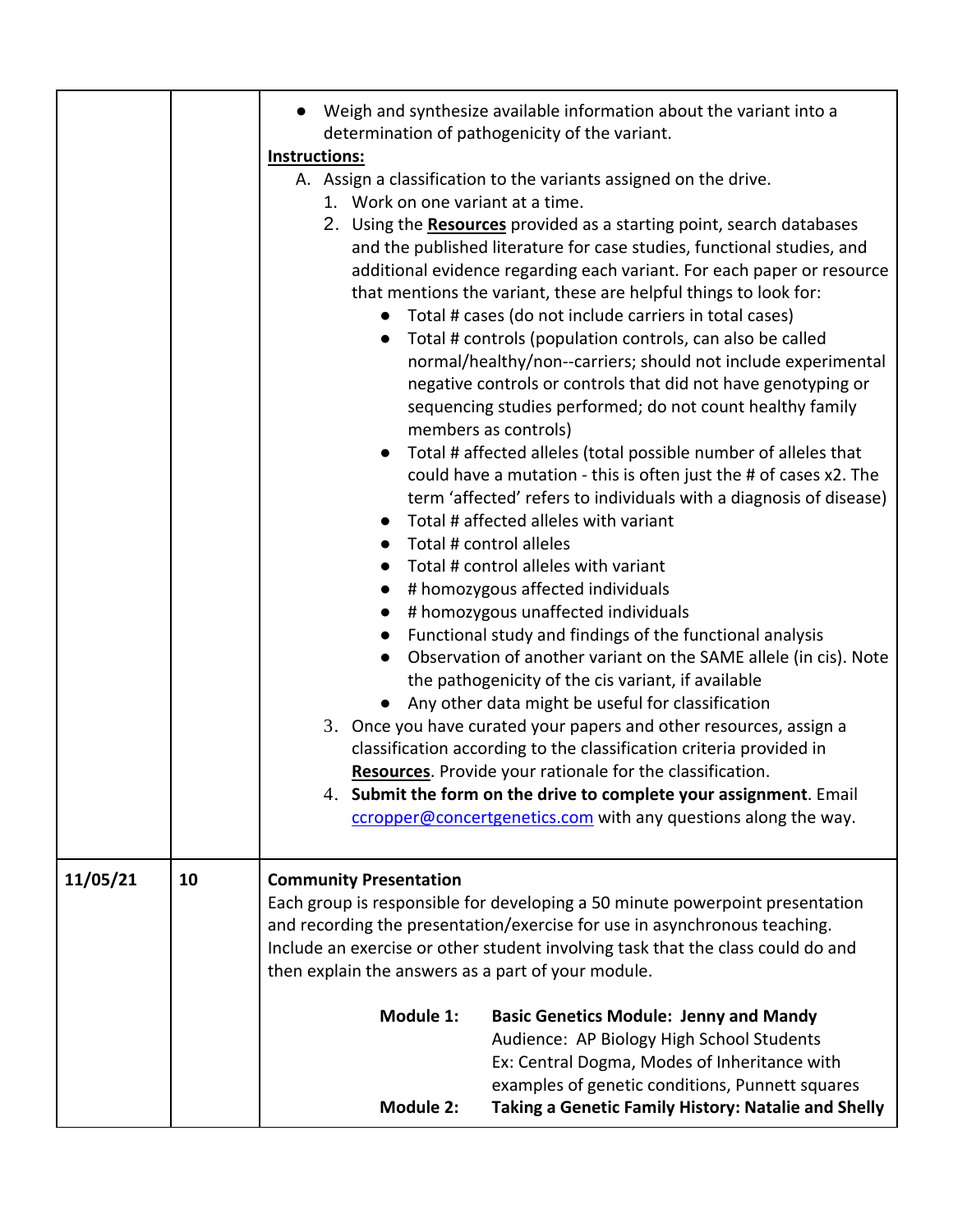|                                 |    | Module 3:<br><b>Module 4:</b>                                                                                                                                                                                                                                                                                                                                                                                                                                                                                                                                                                                                                                                                                                                                                                                                                                                                                                                              | and Katie B<br>Audience: AP Biology High School Students<br>Ex: Basic pedigree taking skills with practice,<br>examples with assessment for the mode of<br>inheritance, basic risk assessment<br><b>Introduction to Genetic Testing Methods:</b><br><b>Jenna and Michelle</b><br>Audience: AP Biology High School Students<br>Ex: Karyotype, CMA, WES, WGS, MS/MS, tumor<br>testing - should build on Module 1& 2 - right test for<br>right condition<br><b>Becoming a Genetic Counselor: Emilyn and Gina</b><br>Audience: AP Biology High School Students<br>What background needed to be a GC, What are the<br>job options, What do GCs do, What is the salary,<br>satisfaction, etc |
|---------------------------------|----|------------------------------------------------------------------------------------------------------------------------------------------------------------------------------------------------------------------------------------------------------------------------------------------------------------------------------------------------------------------------------------------------------------------------------------------------------------------------------------------------------------------------------------------------------------------------------------------------------------------------------------------------------------------------------------------------------------------------------------------------------------------------------------------------------------------------------------------------------------------------------------------------------------------------------------------------------------|----------------------------------------------------------------------------------------------------------------------------------------------------------------------------------------------------------------------------------------------------------------------------------------------------------------------------------------------------------------------------------------------------------------------------------------------------------------------------------------------------------------------------------------------------------------------------------------------------------------------------------------------------------------------------------------|
| 12/03/21                        | 25 | Final Paper - Fall term - Evaluation of new/controversial genetic tests -<br>As a genetic counselor, it is important to be able to take information presented in<br>the public domain and in the scientific literature and determine not only your<br>personal point of view but also the information you will articulate to your<br>patients. Each student will be assigned a new and/or controversial genetic test to<br>research, and will write a paper summarizing their findings, with particular regard<br>to both clinical utility and what information to present to an interested patient.<br>Please type your paper. It should be 3-5 pages long. Paper due to Molly by<br>5:00pm on 12/03/21                                                                                                                                                                                                                                                   |                                                                                                                                                                                                                                                                                                                                                                                                                                                                                                                                                                                                                                                                                        |
| 12/10/21<br>(bio due<br>9/17/21 | 10 | A Family's Story - Student Presentations<br>You will contact a family that has an adult with a genetic condition and set up a<br>time to talk to the parents/caretaker by WebEx/Zoom and then to talk to the<br>adult who has the genetic condition to learn more about their story/journey<br>outside of a clinical setting. How this experience has impacted them financially,<br>emotionally, etc. How has it changed the dynamics in their family? Their goals,<br>fears, etc. for their family? Celebration Company:<br>http://www.celebrationcompany.org/<br>Provide a two or three sentence introduction about yourself plus a selfie/photo<br>that can be shared with participants (think about using plain language) and<br>their families by September 17. Upload to the drive folder that we will share<br>with the Director of Celebration Company:<br>https://drive.google.com/drive/folders/1Y4ie YTG9UHqEDW2mS oFC3awq IAEU<br>?usp=sharing |                                                                                                                                                                                                                                                                                                                                                                                                                                                                                                                                                                                                                                                                                        |